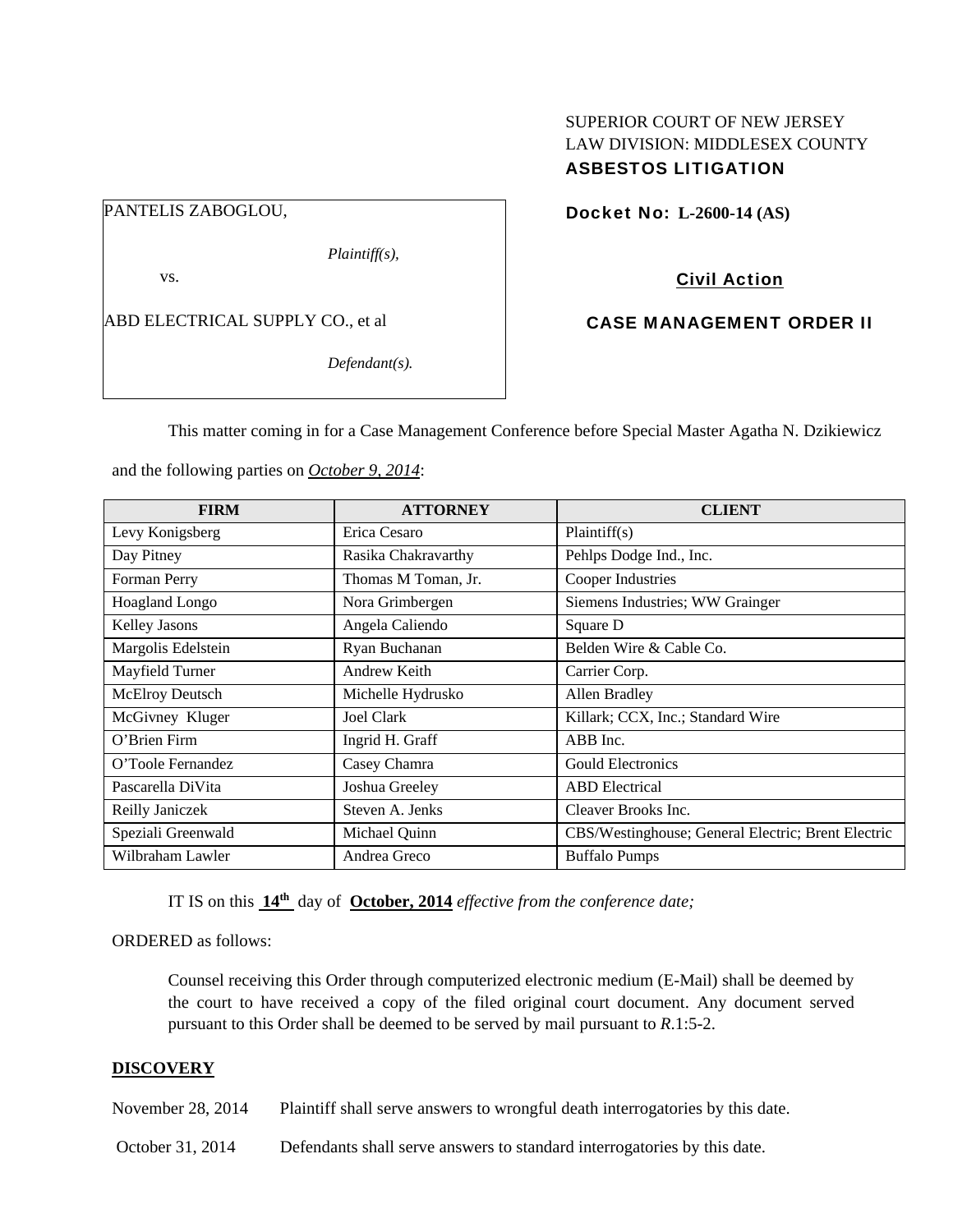| November 28, 2014 | Plaintiff shall propound supplemental interrogatories and document requests by this<br>date.                                                                                                                |
|-------------------|-------------------------------------------------------------------------------------------------------------------------------------------------------------------------------------------------------------|
| January 2, 2015   | Defendants shall serve answers to supplemental interrogatories and document<br>requests by this date.                                                                                                       |
| November 28, 2014 | Defendants shall propound supplemental interrogatories and document requests by<br>this date.                                                                                                               |
| January 2, 2015   | Plaintiff shall serve answers to supplemental interrogatories and document requests<br>by this date.                                                                                                        |
| January 30, 2015  | Fact discovery, including depositions, shall be completed by this date. Plaintiff's<br>counsel shall contact the Special Master within one week of this deadline if all fact<br>discovery is not completed. |
| February 27, 2015 | Depositions of corporate representatives shall be completed by this date.                                                                                                                                   |

## **EARLY SETTLEMENT**

May 1, 2015 Settlement demands shall be served on all counsel and the Special Master by this date.

# **SUMMARY JUDGMENT MOTION PRACTICE**

April 24, 2015 Last return date for summary judgment motions.

#### **MEDICAL DEFENSE**

- December 31, 2014 Plaintiff shall serve updated medical authorizations by this date.
- March 31, 2015 Plaintiff shall serve medical expert reports by this date.
- May 29, 2015 Defendants shall identify its medical experts and serve medical expert reports, if any, by this date. **In addition, defendants shall notify plaintiff's counsel (as well as all counsel of record) of a joinder in an expert medical defense by this date.**

#### **LIABILITY EXPERT REPORTS**

- March 31, 2015 Plaintiff shall identify its liability experts and serve liability expert reports or a certified expert statement by this date or waive any opportunity to rely on liability expert testimony.
- May 29, 2015 Defendants shall identify its liability experts and serve liability expert reports, if any, by this date or waive any opportunity to rely on liability expert testimony.

\_\_\_\_\_\_\_\_\_\_\_\_\_\_\_\_\_\_\_\_\_\_\_\_\_\_\_\_\_\_\_\_\_\_\_\_\_\_\_\_\_\_\_\_\_\_\_\_\_\_\_\_\_\_\_\_\_\_\_\_\_\_\_\_\_\_\_\_\_\_\_\_\_\_\_\_\_\_\_\_\_\_\_\_\_\_\_\_\_\_\_\_\_\_\_\_\_\_\_\_\_\_\_\_\_\_\_\_\_\_